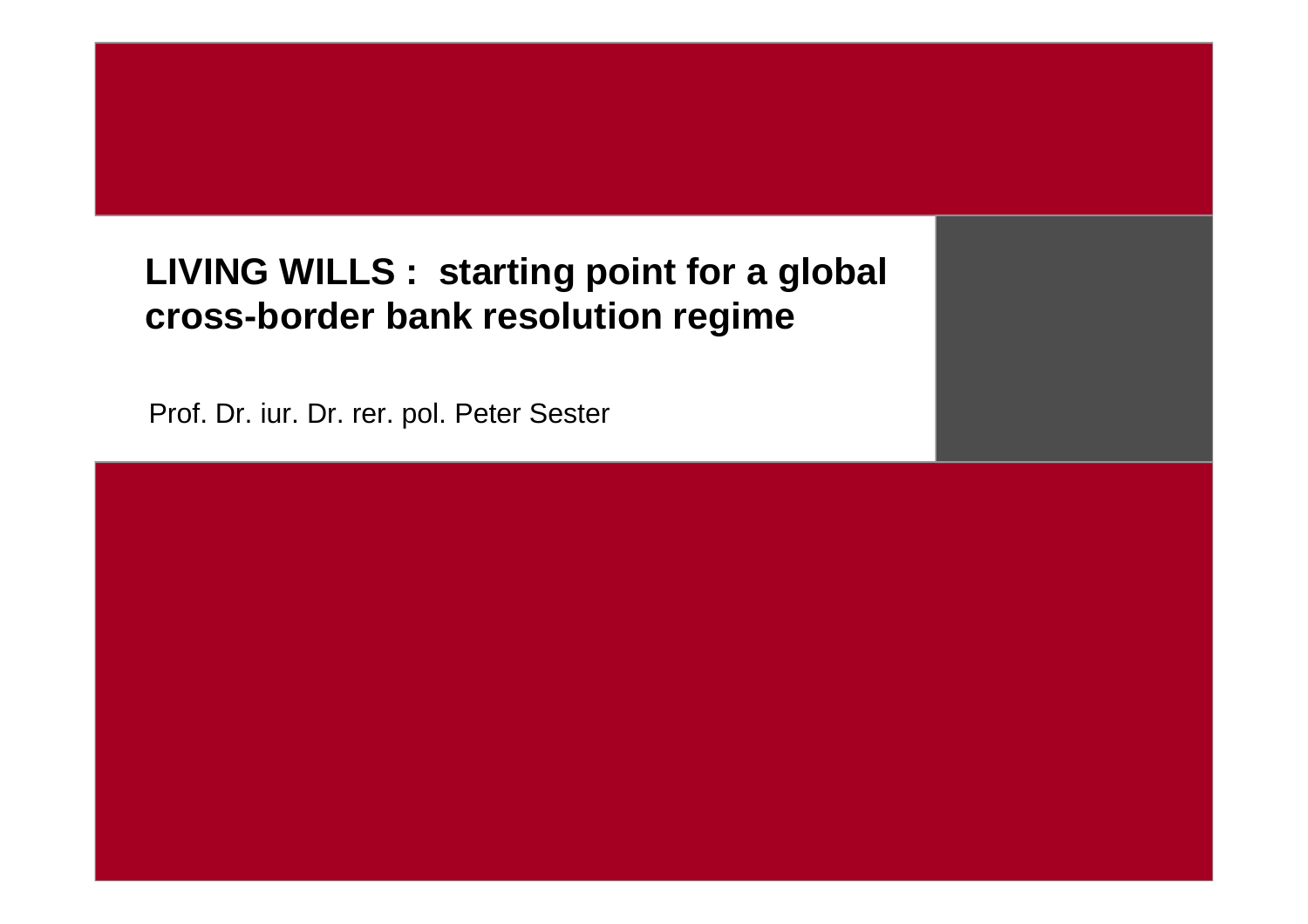**Lehman was not too big to go bust, but rather too complex. A similar global meltdown could only be prevented if there were global regulations for companiesif there global regulationsthat are also as complex and global as Lehman was. Banks are growing globally,but die locally,(Bryan Marsal Handelsblatt March 24, 2010)that's the problem.**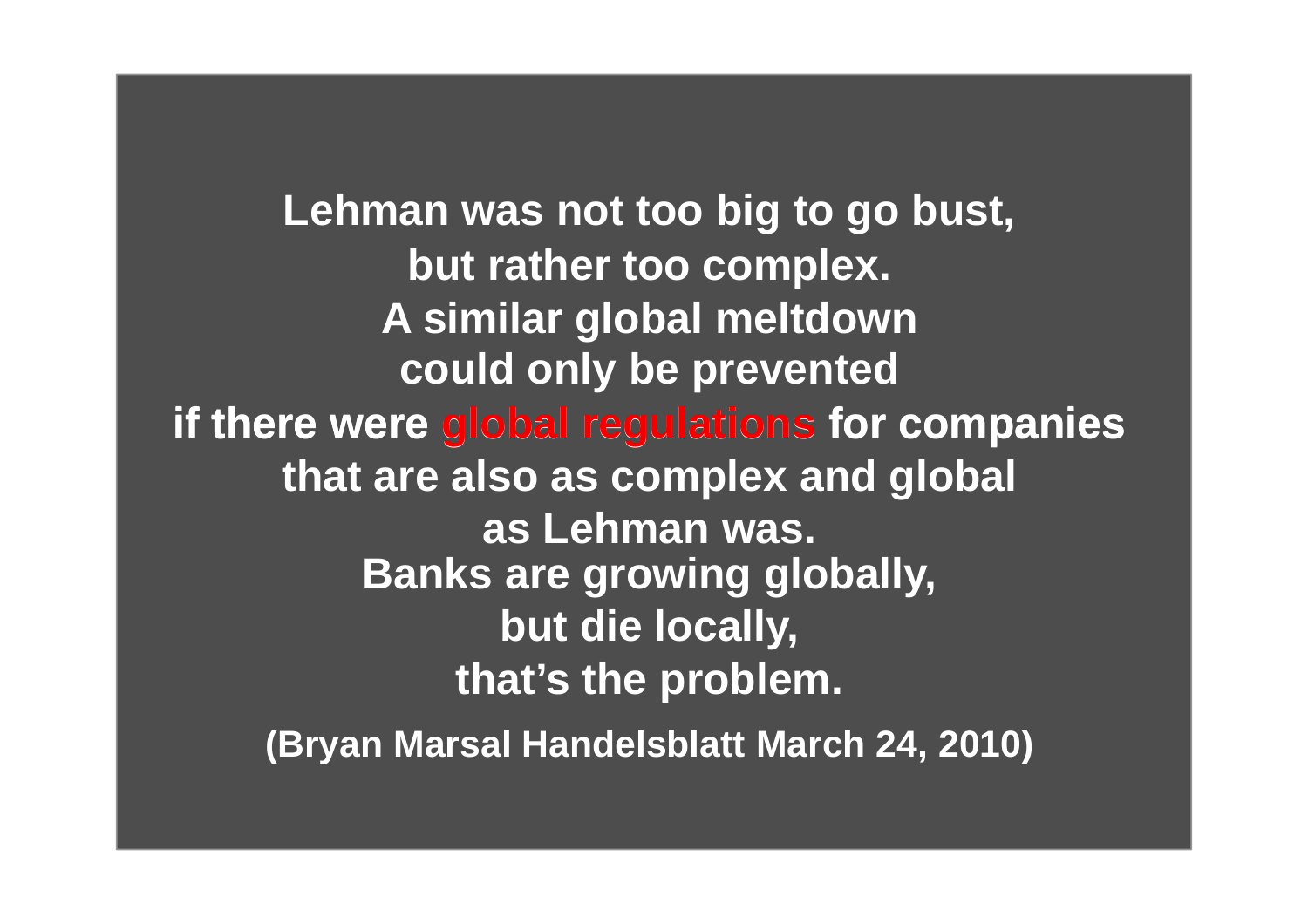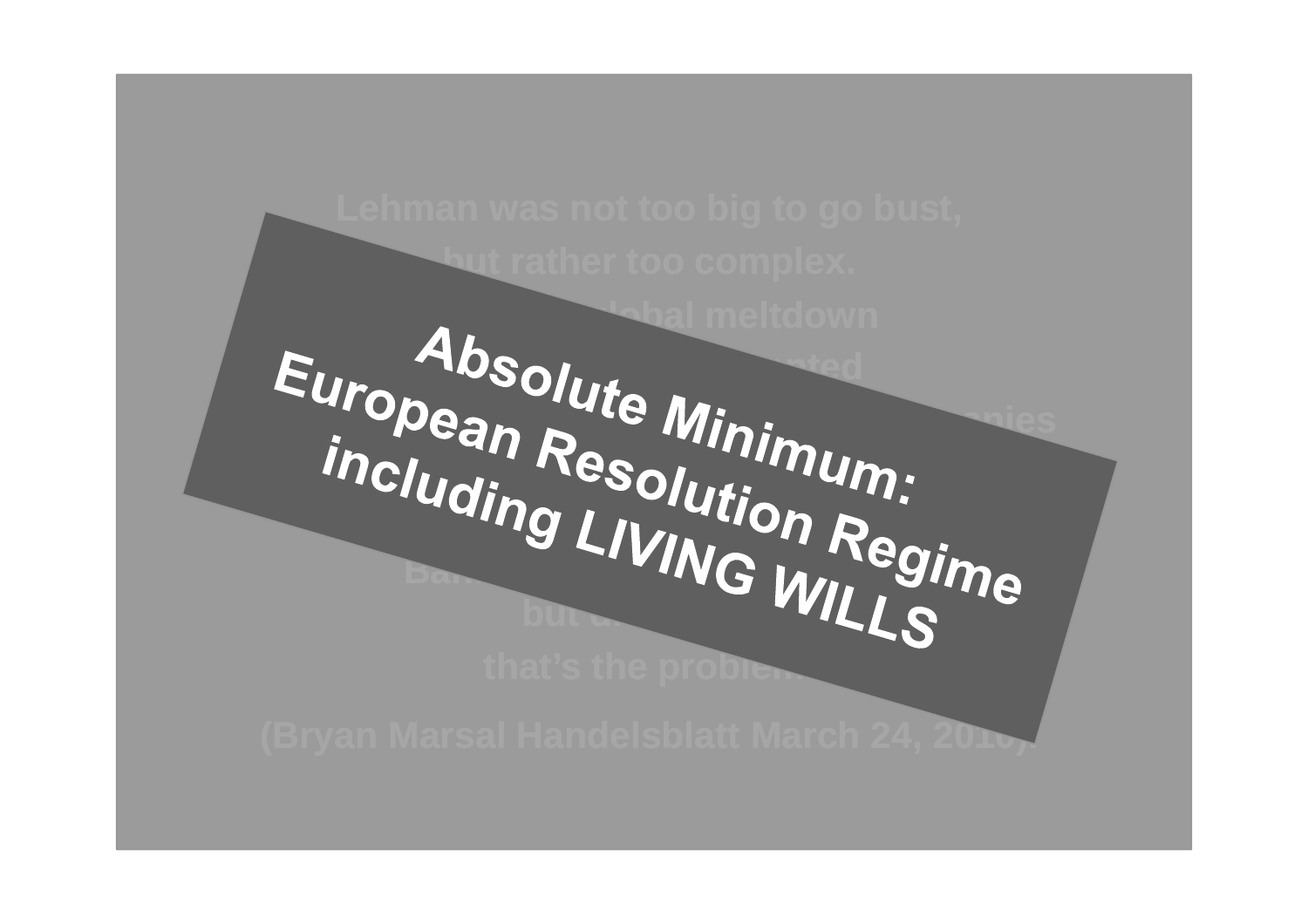## **Justification for the introduction of living wills:**

- $\mathcal{L}_{\mathcal{A}}$  **to understand and reduce complexity of a bank's corporate structure**
- $\mathcal{L}_{\mathcal{A}}$  **to enhance compatibility of national resolution regimes, and**
- $\mathcal{L}_{\mathcal{A}}$  **to improve cross-border coordination of supervisingauthorities, central banks and finance ministers.**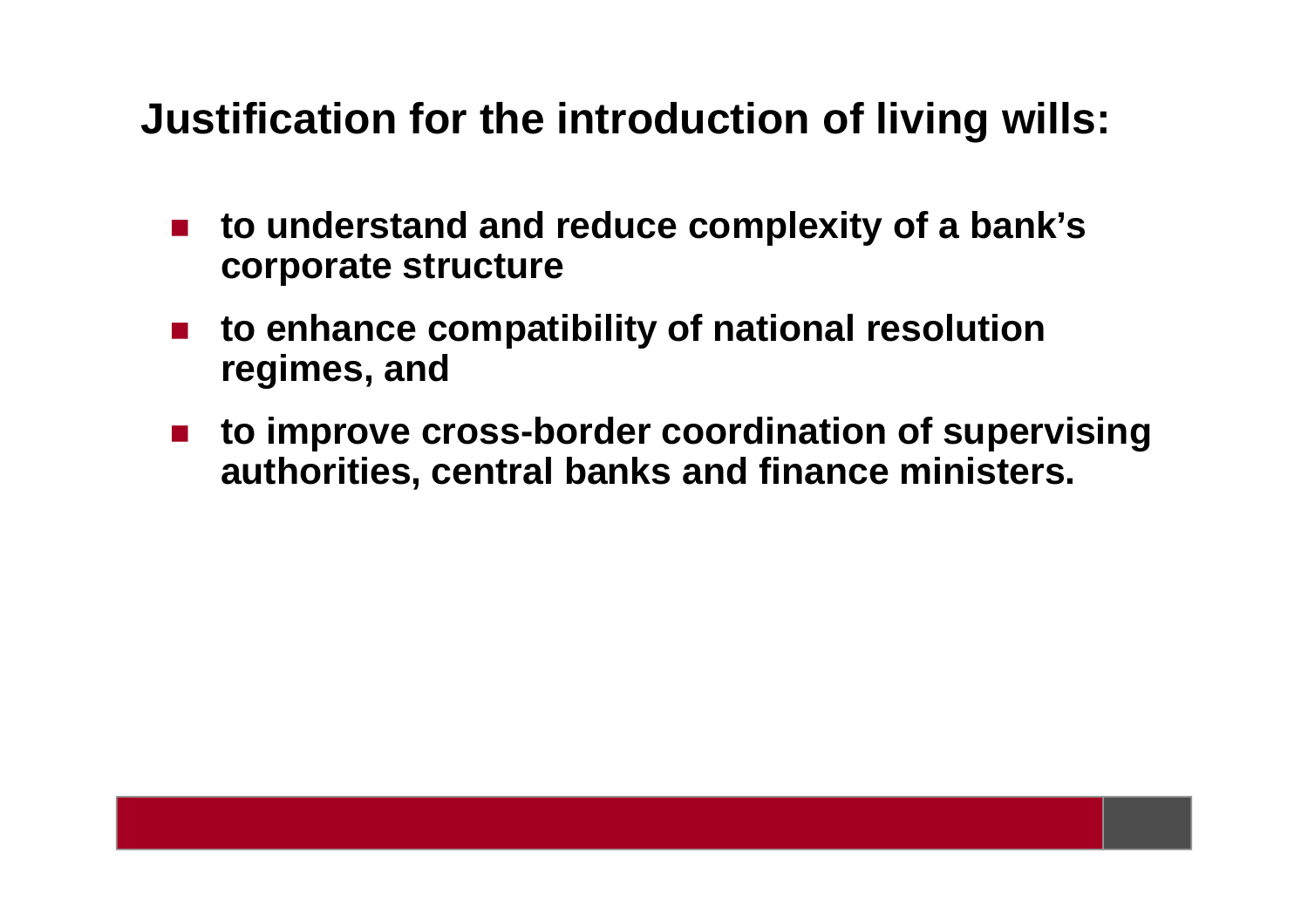### **Missing cross-border coordination = systemic risk**

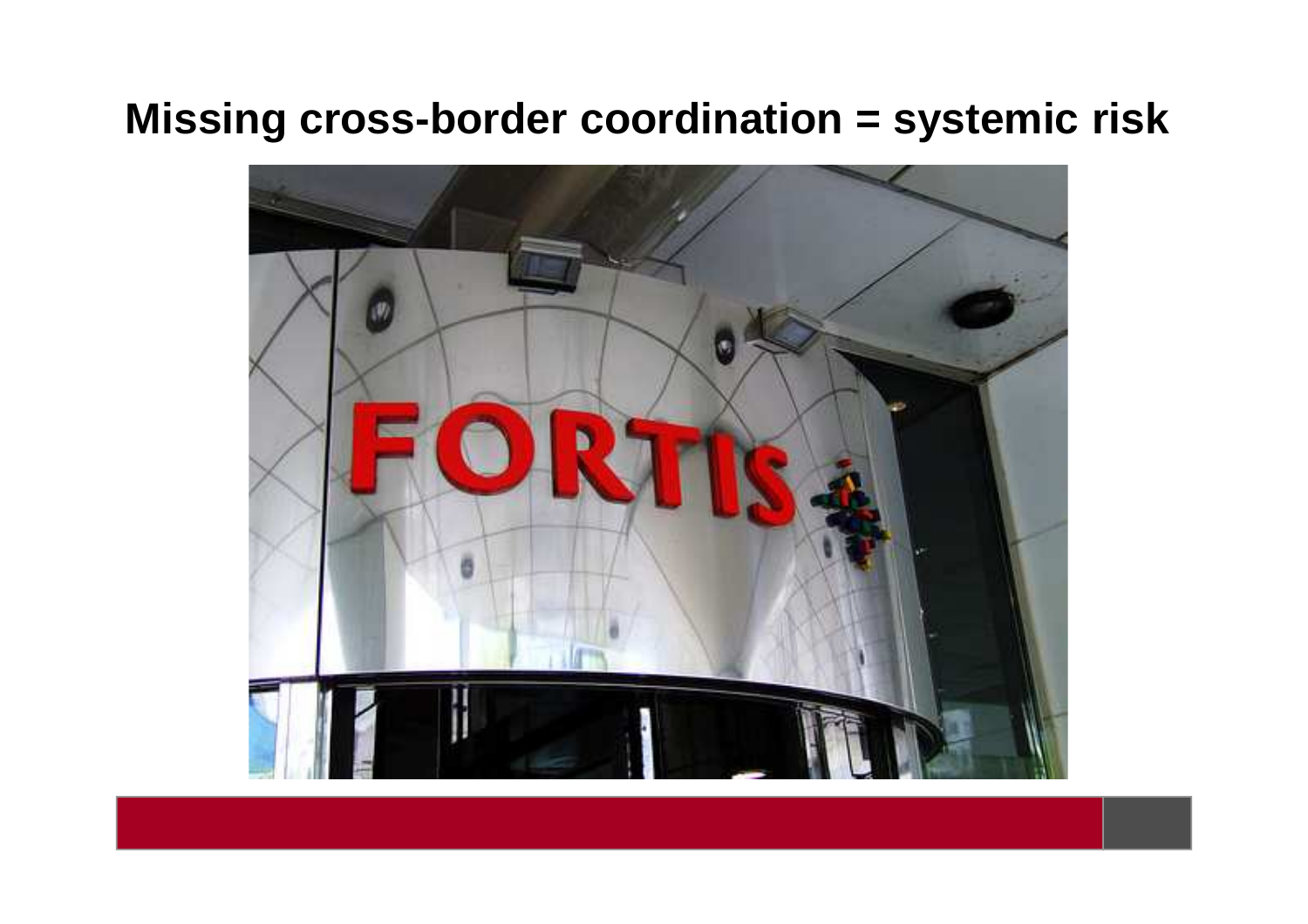**The cross-border resolution and insolvencyprocedure for international banksis currently a nightmare for depositors, creditors, and shareholders,but a paradise for insolvency lawyers.**

> **(Avgouleas/Goodhart/Schoenmaker Journal of Financial Stability (2012)**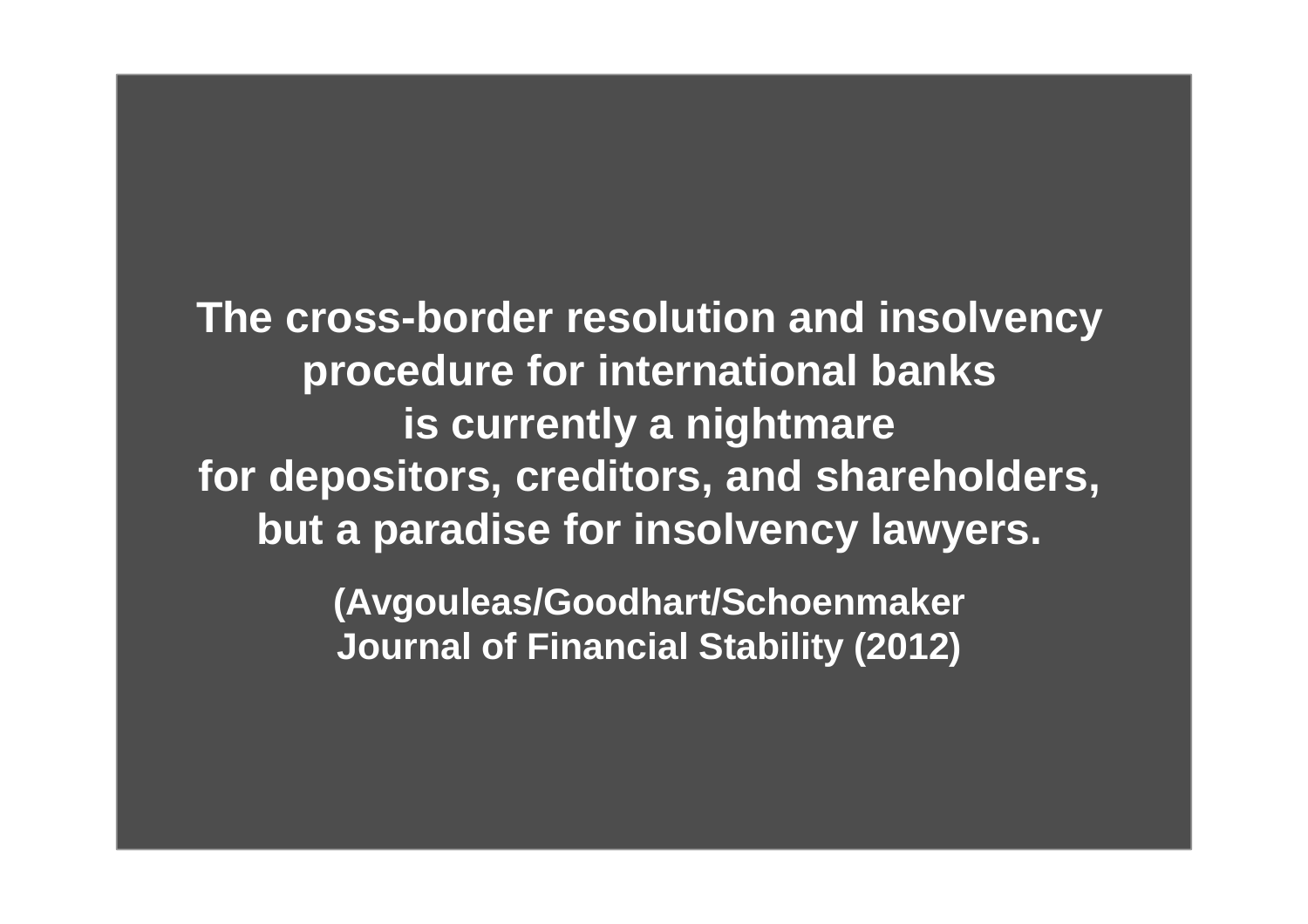#### **medical prophylaxes**  - **prudential regulation**

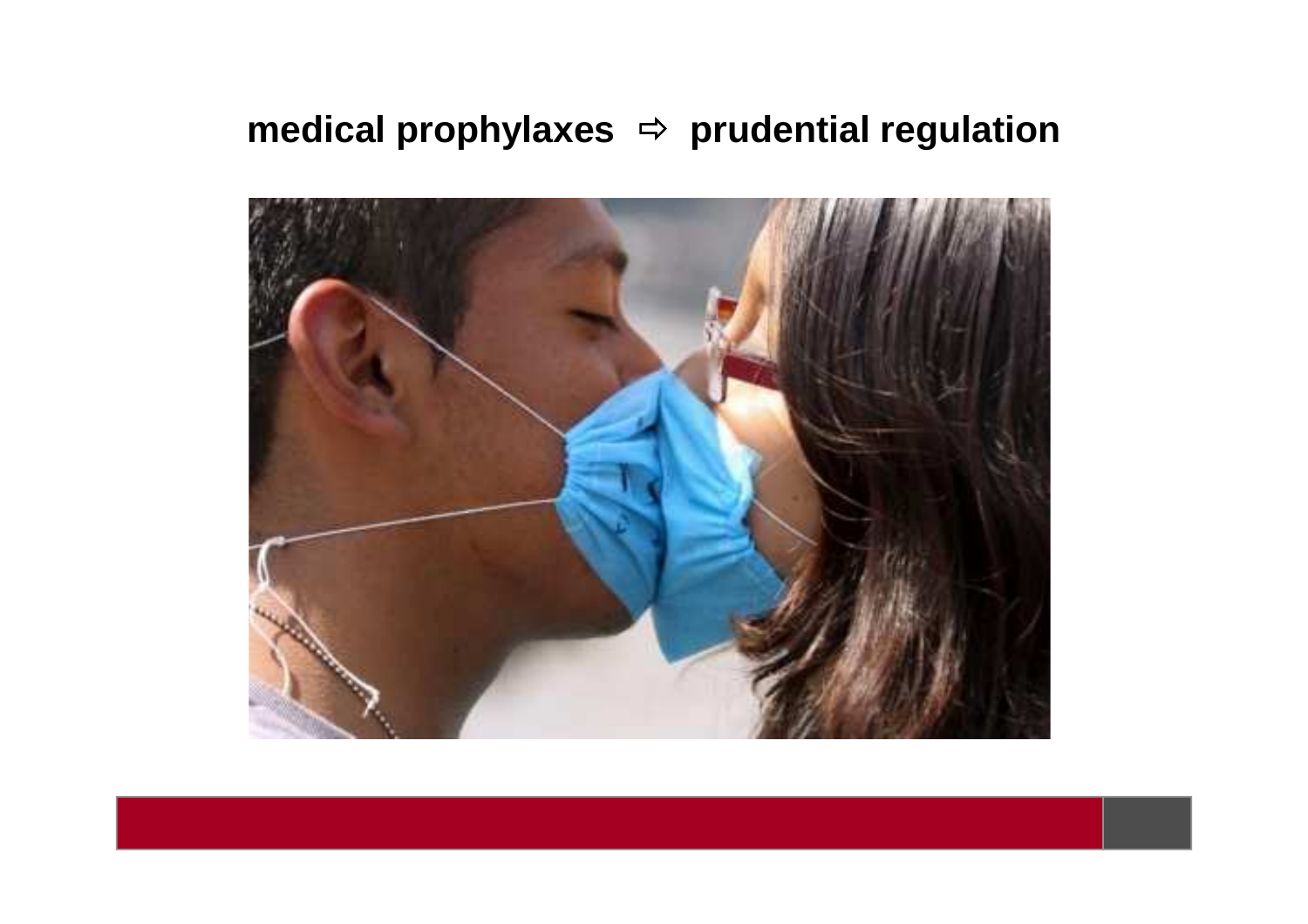# **emergency surgery** - **resolution and insolvency law**

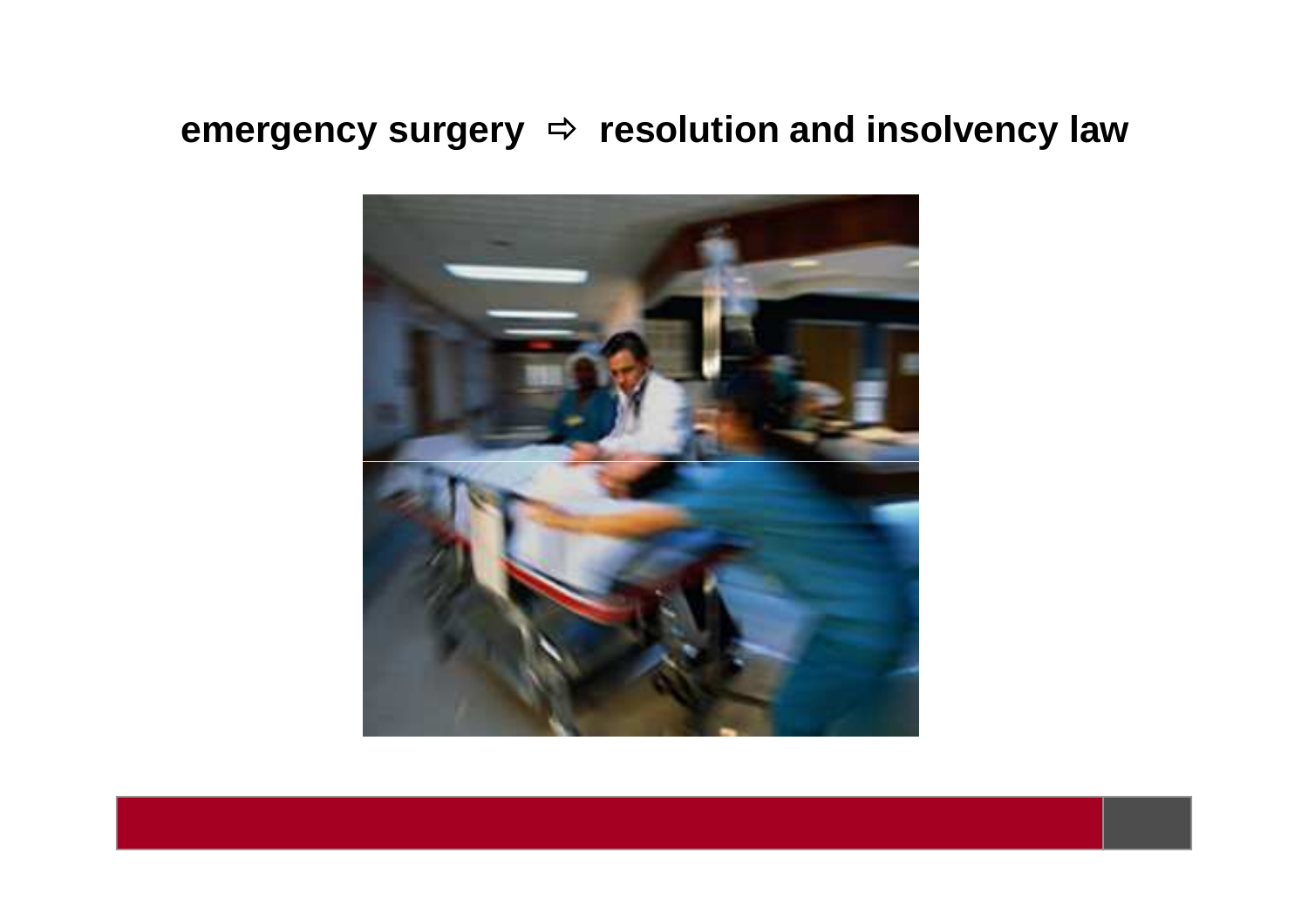#### **Living Wills as Interface**



#### **reduce probability of failure**



**reduce impact of failurelimited support from taxpayers / central banks**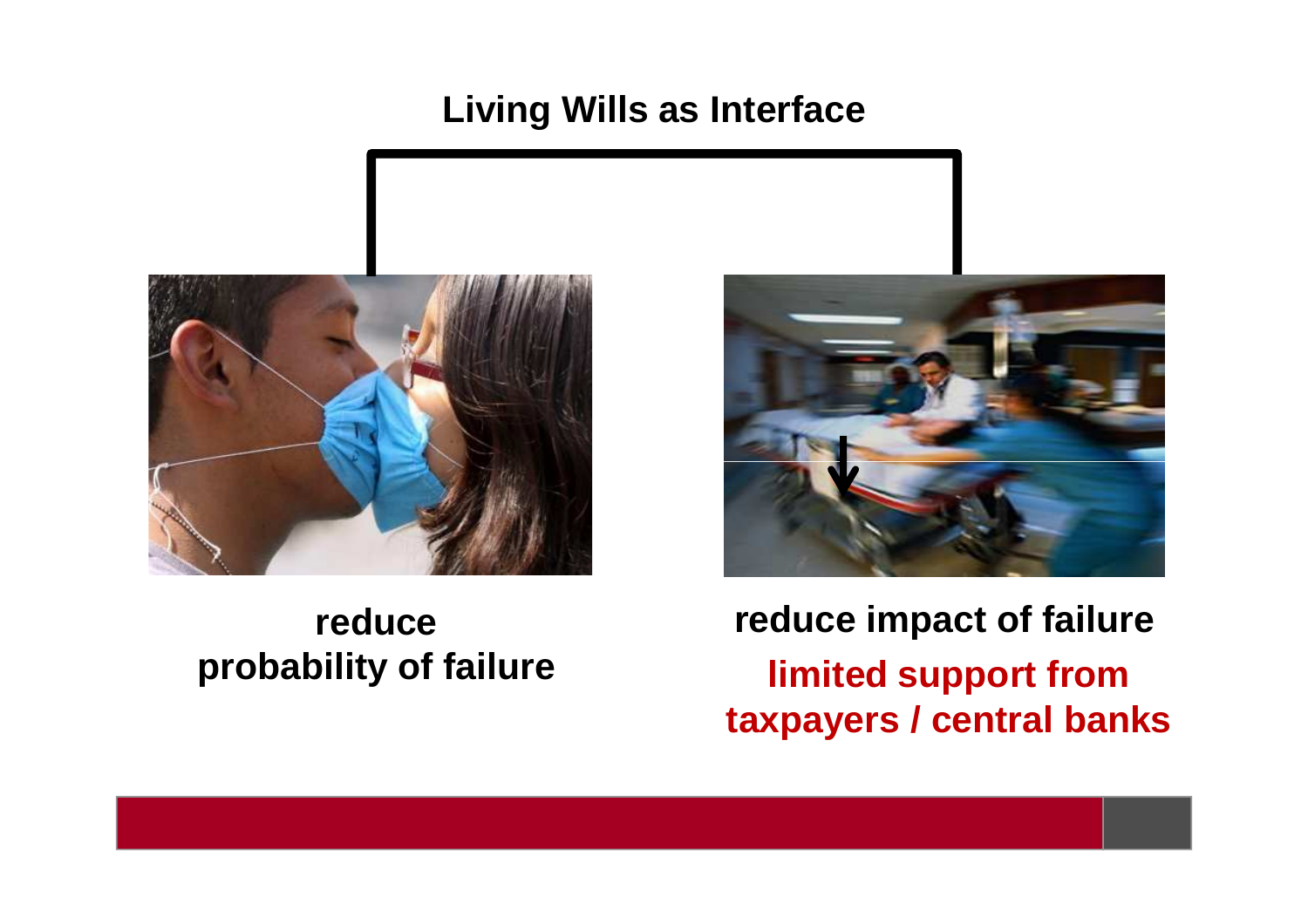#### **Insolvency Law in the Light of Institutional Economics**

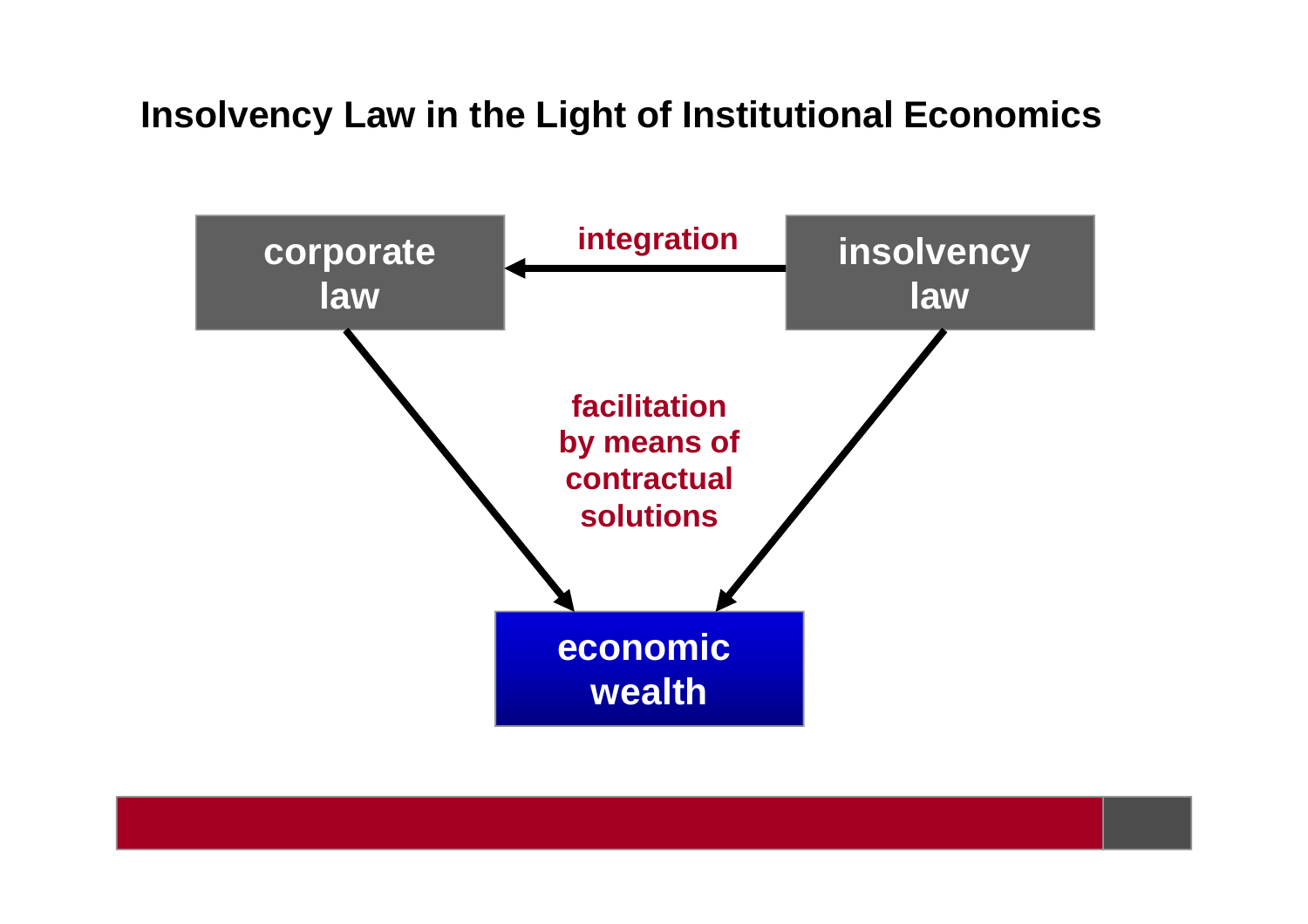#### **Connection between insolvency law and wealth creation**

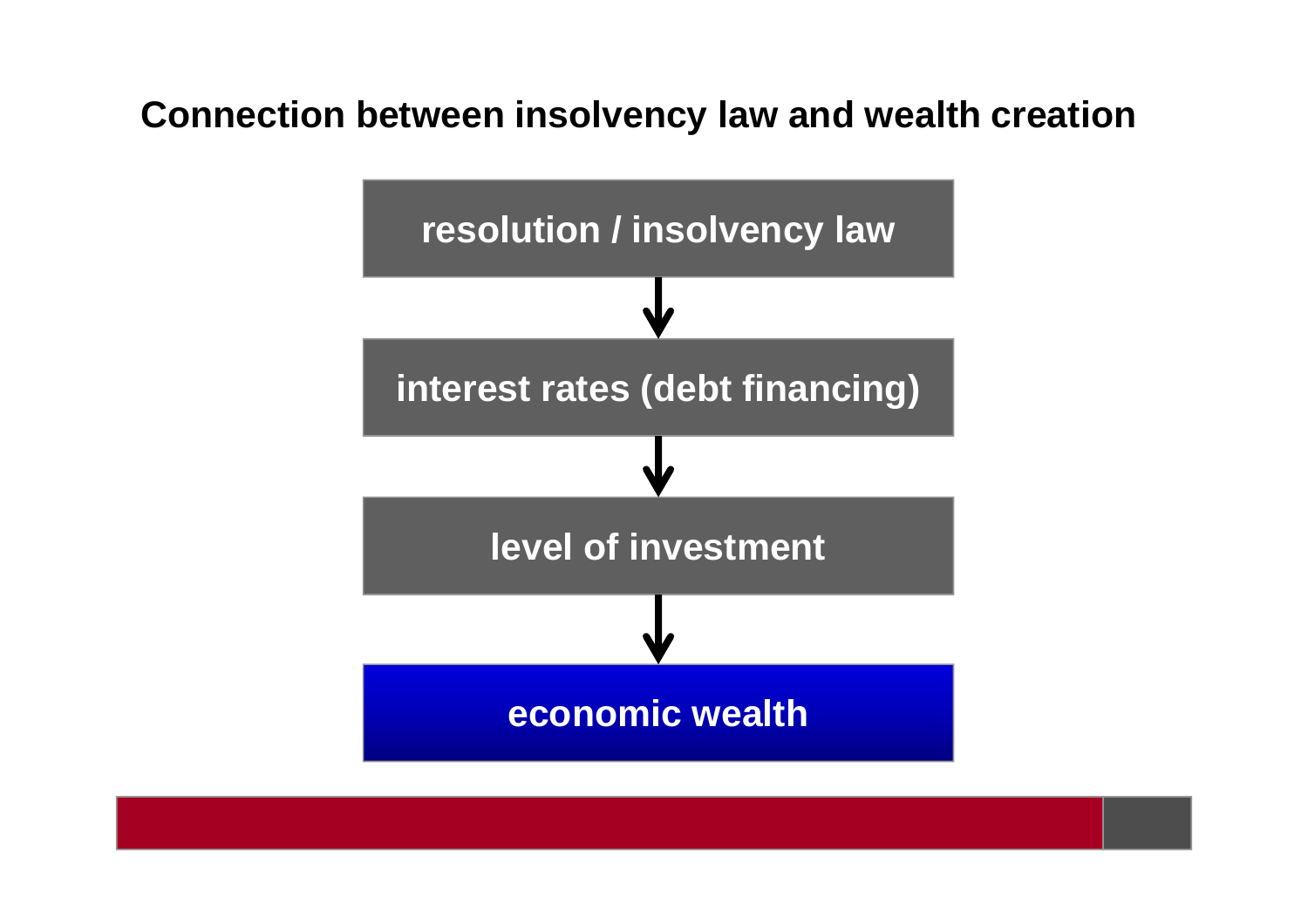**Policy recommendation for general insolvency law**

- M. **Maximize the insolvency state return to creditors as a group**
- $\mathcal{L}^{\mathcal{A}}$  . **Focus on interest rates rather than on ensuring fairness to individual creditors**
- $\mathcal{L}_{\mathcal{A}}$  **Facilitate contractual arrangements instead of insisting on mandatory resolution rules and procedures**
- F. **Ignore social costs of economic failure (no bail-out with the use of taxpayer money)**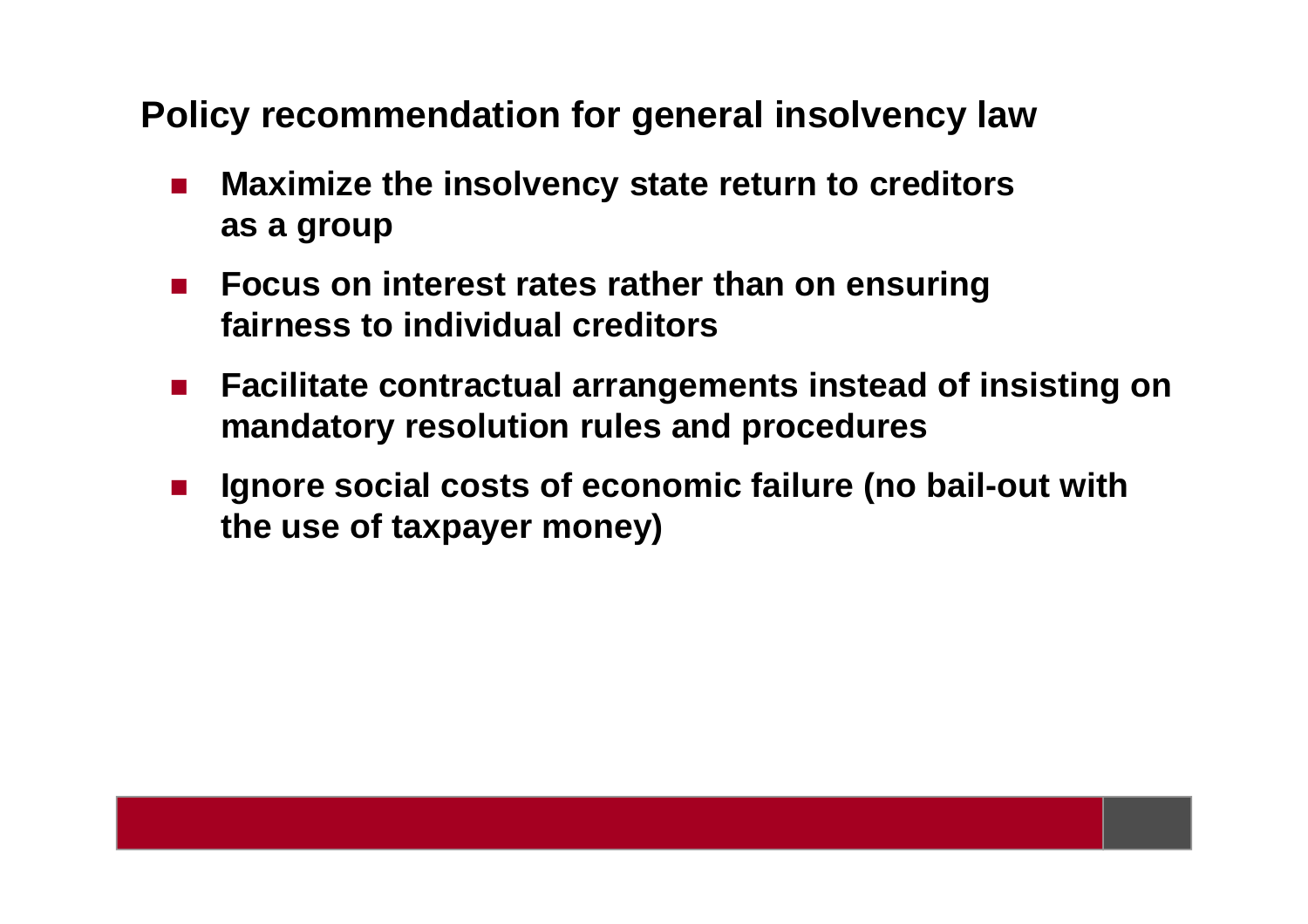#### **Difference between banks and other firms (I)**

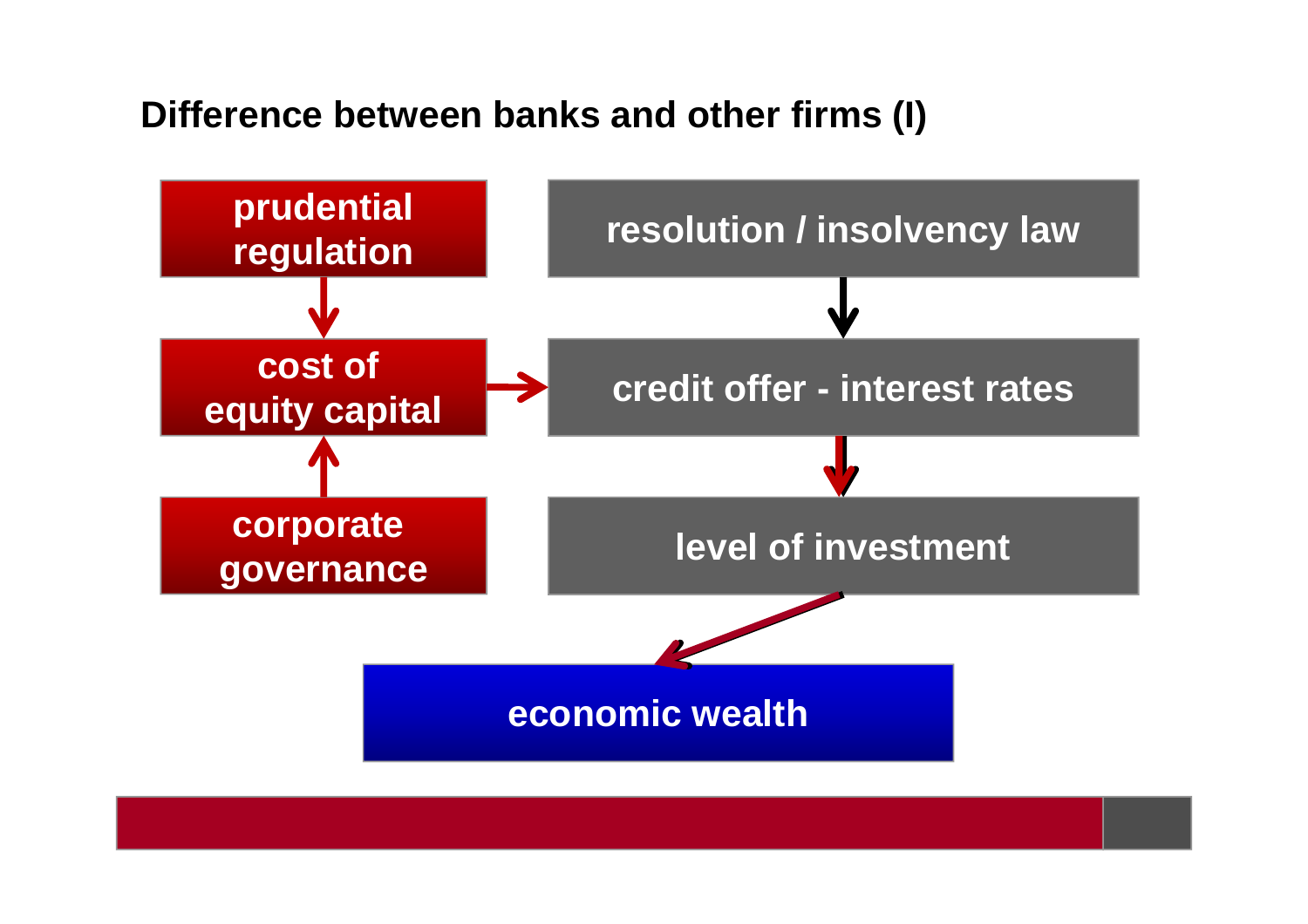**Difference between banks and other firms (II)**

- × **Interconnectedness of banks: risk for microeconomic stability**
- $\blacksquare$  **Impact on payment and currency system: risk for macroeconomic stability**
- $\mathcal{L}_{\mathcal{A}}$  **Micro and macroeconomic stability as preconditions for growth and economic wealth**
- **Effective crisis response depends on a multiparty consensus (e.g. supervisors, central banks, and finance ministers)**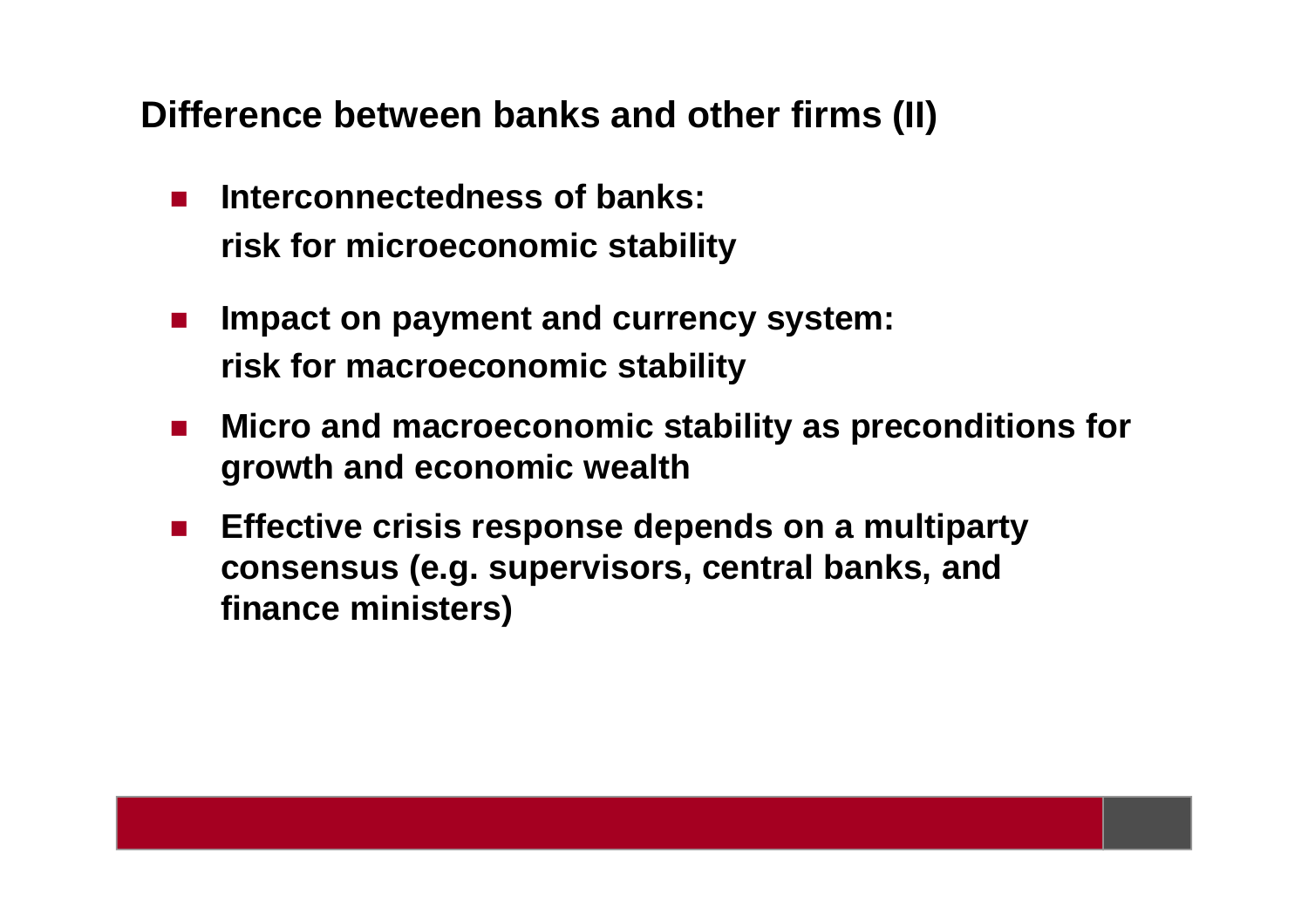**Policy recommendation for systemic bank resolution law**

- M. **Maximize the insolvency state return to creditors/depositors as a group!**
- M. **Focus on (refinancing) interest rates rather than on ensuring fairness to individual creditors!**

**LIVING**

**WILLS**

- **Consider impact on cost of equity capital!**
- M. **Develop early intervention mechanism!**
- F. **Prepare an unavoidable state intervention on a tailor-made basis ("contractual" approach)!**
- **Consider impact on moral hazard!**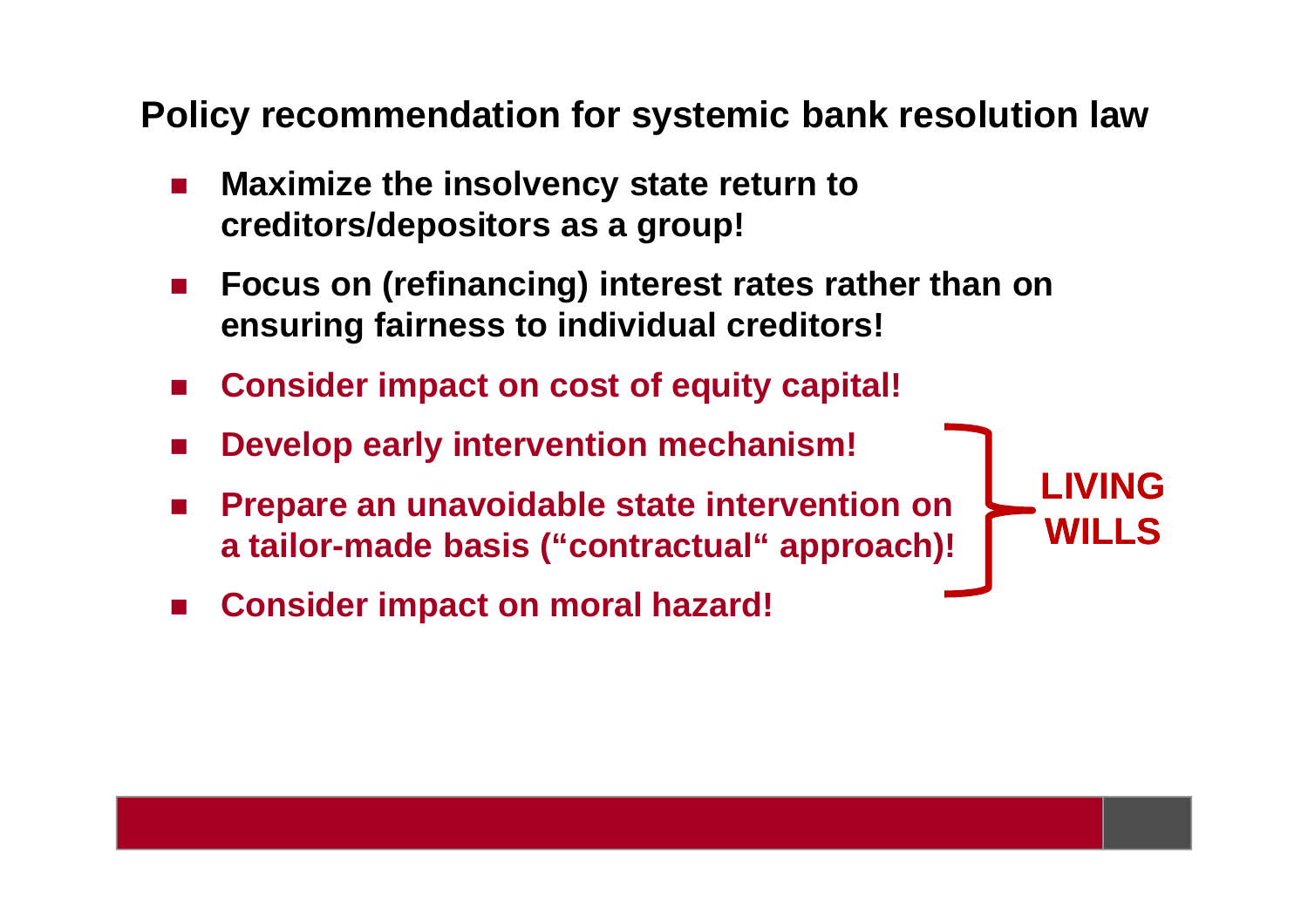**Regulatory framework needed to facilitate living wills (I)**

- × **Supervisory colleges for systemic cross-border banks** 
	- **- "negotiation" of living wills**
	- **declaration of "trigger-event" for special resolution process**
- **Modification of standard corporate law for systemic banks:**
	- **clauses suspending shareholders' voting rights**
	- **limitation of shareholder litigation (no suspension effect)**
	- **fully harmonized rules for debt-to-equity swaps**
	- **[IMF: specific corporate charter for European banks ]**
- × **Fully harmonized rules of bondholder decision making and limitation of bondholder litigation**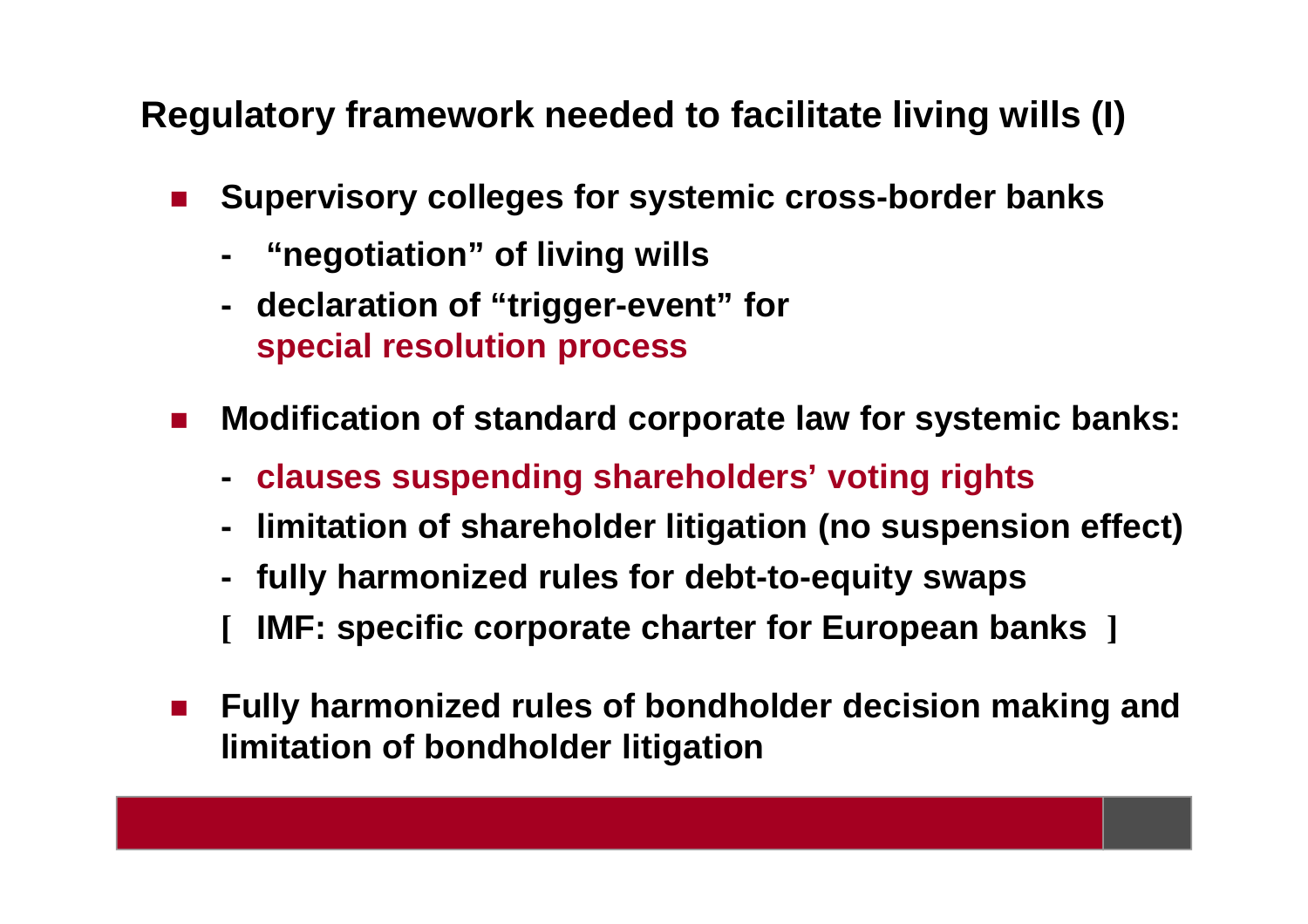**Regulatory framework needed to facilitate living wills (II)**

- × **Systemic bank specific modification of insolvency law**
	- **fully harmonized rules on competence over asset transfer (e.g. to bridge bank)**
	- **fully harmonized "standstill periode" (5-10 working days) to wind down relevant contracts in an orderly manner**
- M. **Systemic bank specific group resolution regime:**
	- **concentration of decision making (EBA?), orat least framework for recognition of foreign decisions**
	- **pooling assets across domestic and foreign subsidiariesas agreed by supervisory college in the Living Will**
- m, **Burden sharing agreement tailored for each LIVING WILL**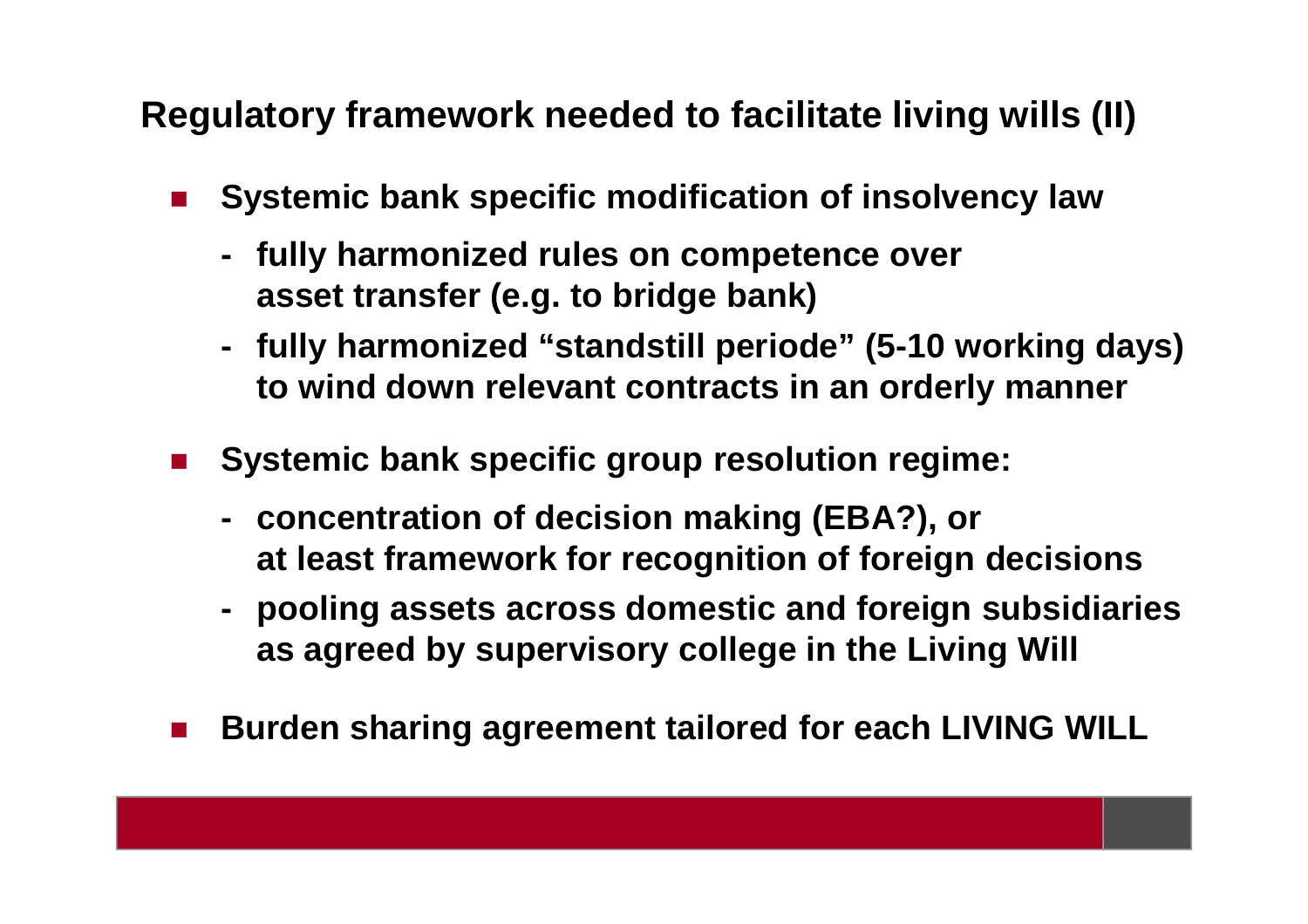#### **Summary and Conclusion**

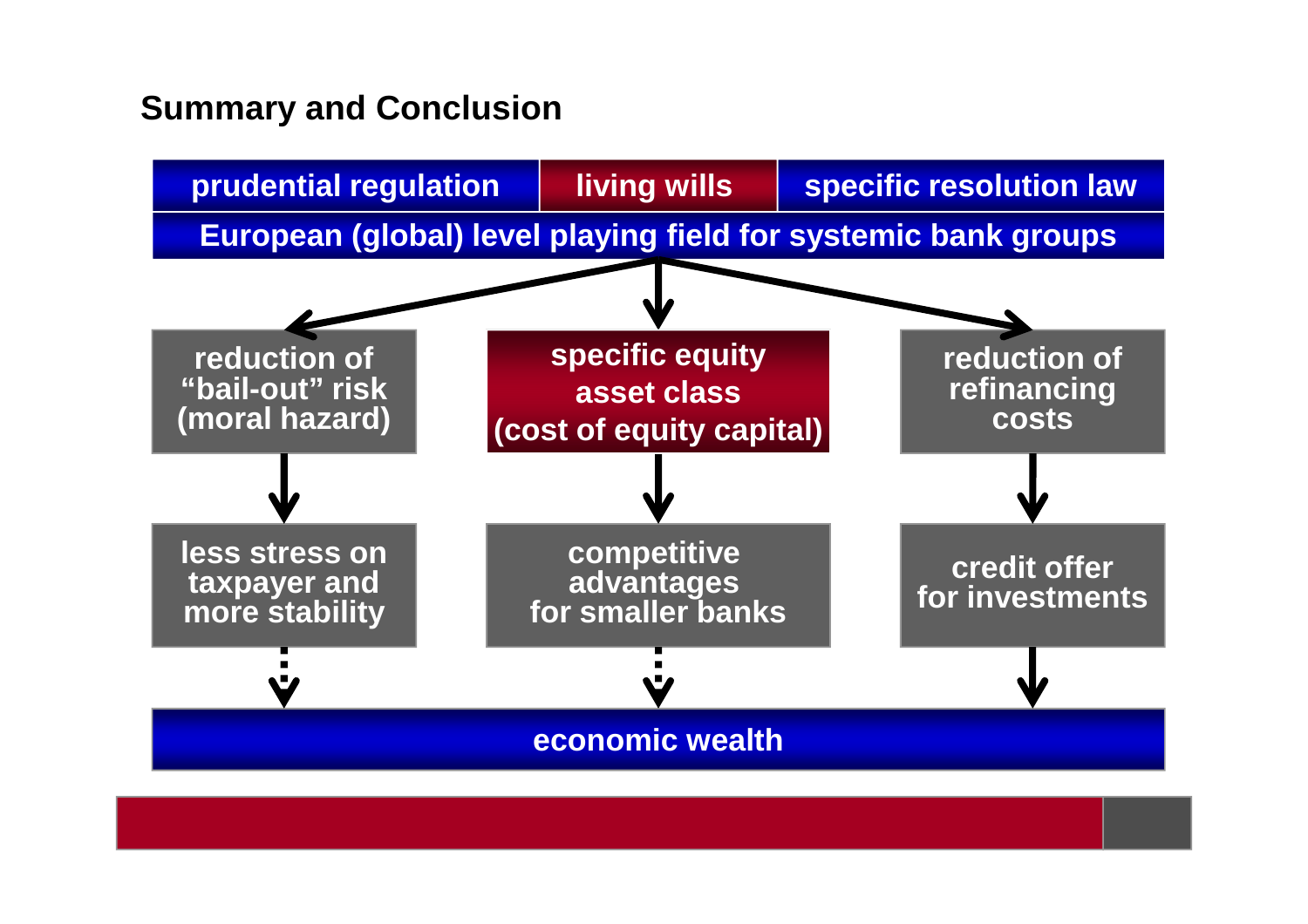#### **Building the EU resolution regime on a Basel-Accord**

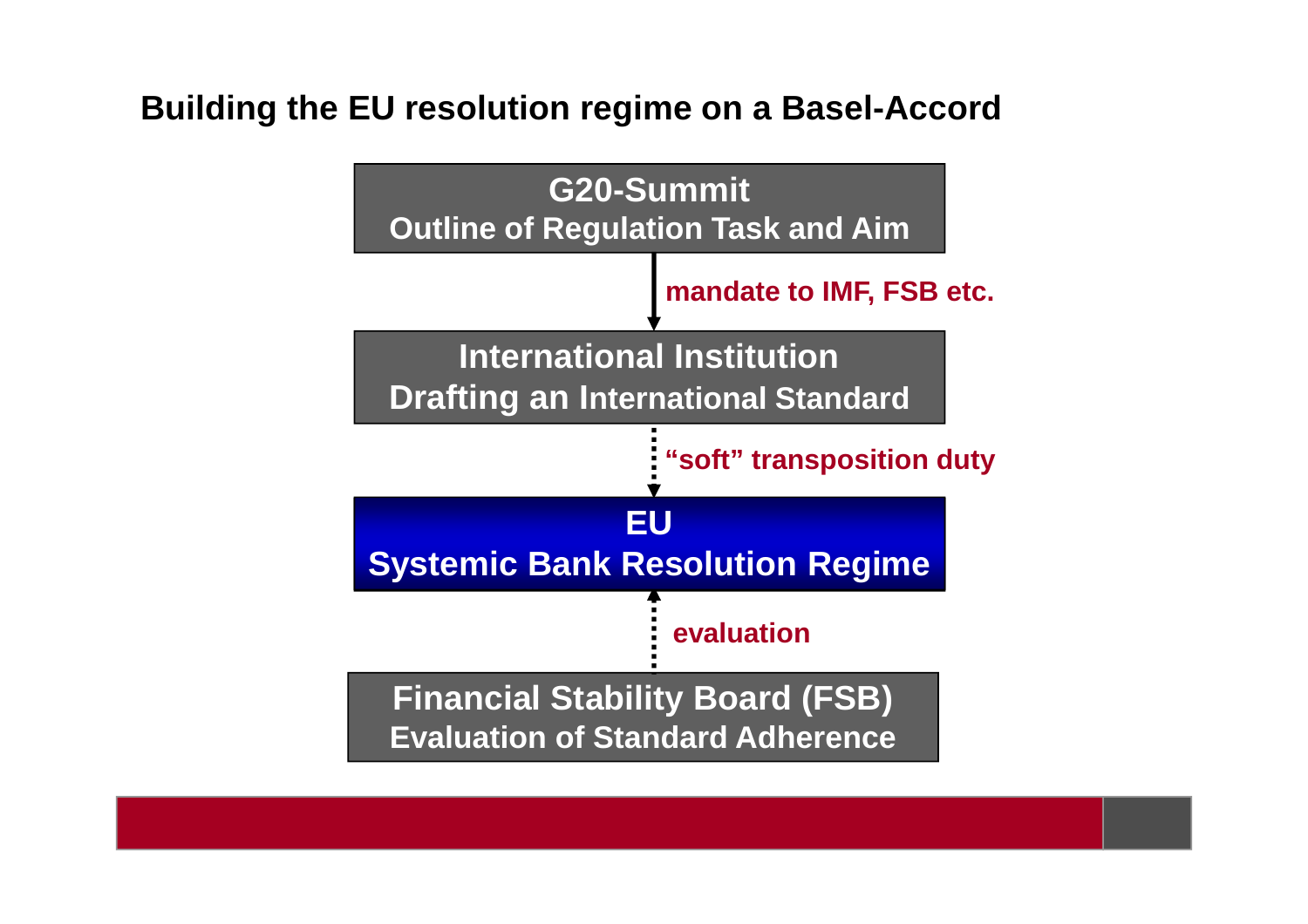**Thank you!sester@ira.uka.de**